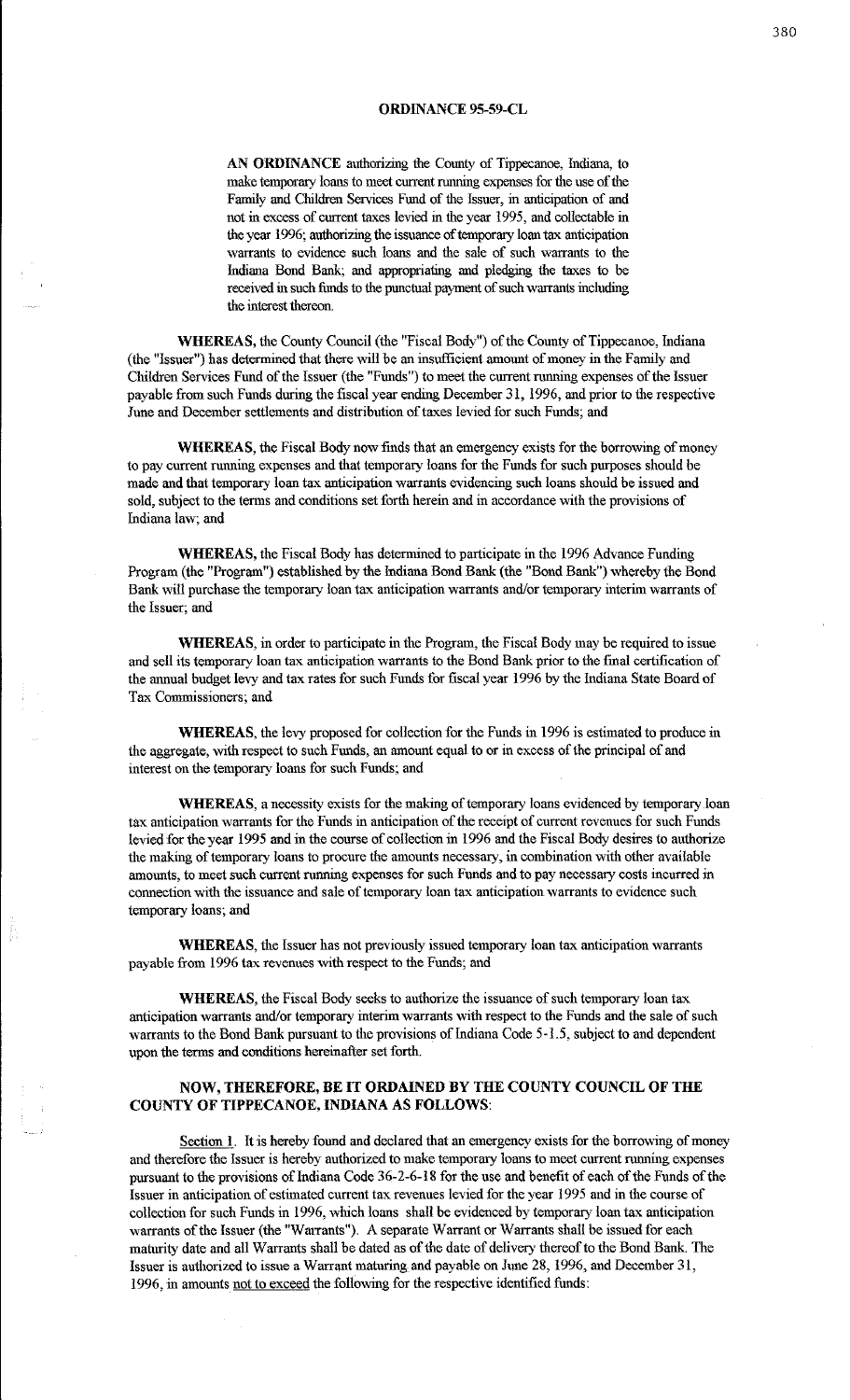Family and Children Services Fund: \$2,380,790 maturing on June 28, 1996 and \$2,380,790 maturing on December 31, 1996.

The Warrants shall bear interest prior to maturity at a rate or rates per annum not to exceed a  $maxi$  mum of six and one half percent  $(6.50\%)$ . The exact rate or rates are to be determined under the terms of a warrant purchase agreement between the Bond Bank and the Issuer to be entered into prior to the sale of the Warrants to the Bond Bank (the "Warrant Purchase Agreement"), in accordance with the provisions of Indiana Code 5-1.5. Interest shall be calculated on the basis of a 360-day year comprised of twelve 30-day months. The Warrants shall be deemed to be issued in denominations of One Dollar  $(\$)$  or integral multiples thereof not exceeding the aggregate principal amount of the Warrants.

The Issuer is authorized to make payments of principal and interest on the Warrants by paying the amount due from funds that are available for immediate transfer or investment on or before 12:00 noon (Indianapolis time) on the due date to Bank One, Indianapolis, NA, the Bond Bank's Trustee (the "Trustee") nuder the Note Indenture dated as of February 1, 1996. The Warrants may not be prepaid prior to the due date without the express written consent of the Bond Bank. In the event that the principal of and interest on the Warrants are not paid in full on the due date, the total amount due and owing on such due date (equal to the unpaid principal and accrued interest thereon to such due date) shall thereafter bear interest at the per annum rate equal to the Reinvestment Rate (as defined in the Warrant Purchase Agreement) until paid. In addition, the Issuer shall be responsible for payment to the Bond Bank of its allocable portion of all fees and expenses attributable to a request for payment under the Credit Facility Agreement (as defined in the Warrant Purchase Agreement) resulting from a failure by the Issuer to pay in full the principal of and interest on the Warrants on the due date.

Section 2. With respect to each Fund and each maturity, the officers of the Issuer are authorized to deliver a principal amount of the Warrants up to or less than the maximum amount established for any such Fund and maturity date in Section 1 hereof in order to comply with all applicable laws and any requirements of the Bond Bank. The Warrants will be delivered on or about February 1, 1996, or otherwise as appropriate and in accordance with the terms of the Warrant Purchase Agreement.

In the event that the Issuer anticipares incurring cash flow deficits prior to the issuance and sale of the Warrants to the Bond Bank, the Issuer is hereby authorized to issue and sell temporary interim warrants to the Bond Bank. The issuance and sale of the temporary interim warrants shall be on substantially the same terms as the issuance and sale of the Warrants to the Bond Bank, all as set forth in the Warrant Purchase Agreement. In the event that temporary interim warrants are issued, all or a portion of the proceeds of the Warrants may be used to repay the temporary interim warrants. Provisions of this Ordinance relating to the issuance of Warrants shall also relate to the issuance of temporary interim warrants to the extent applicable.

Section 3. The principal of and interest on the Warrants shall be payable from tax revenues to be received in the respective Fund upon which such Warrant is issued. There is hereby appropriated and pledged to the payment of the Warrants issued with respect to each Fund, including interest and all necessary costs incurred in connection with the issuance and sale of the Warrants, a sufficient amount of the taxes, levied for 1995, and payable in 1996, for such Fund and in anticipation of which the Warrants have been issued, for the punctual payment of the principal of and interest on the Warrants evidencing such temporary loans, together with such issuance costs, if any.

Section 4. The Warrants issued hereunder with respect to the Fund shall be executed in the name of the Issuer by the manual or facsimile signature of the Board of County Connnissioners of the County of Tippecanoe, Indiana, and attested by the Auditor of the County of Tippecanoe, Indiana, or such other officers of the Issuer as may be permitted by law, provided at least one of such signatures is manually affixed. All Warrants shall be payable in lawful money of the United States of America at the principal corporate trust office of the Trustee. Further, the Warrants shall not be delivered and no payment shall be made therefor prior to January 1, 1996.

Section 5. The Warrants with respect to each Fund shall be issued in substantially the following form (with all blanks, changes, additions and deletions, including the appropriate amounts, dates and other information to be properly completed prior to the execution and delivery thereof, as conclusively evidenced by the signatures of the officers of the Issuer affixed thereon):

[Form of Warrant]

## UNITED STATES OF AMERICA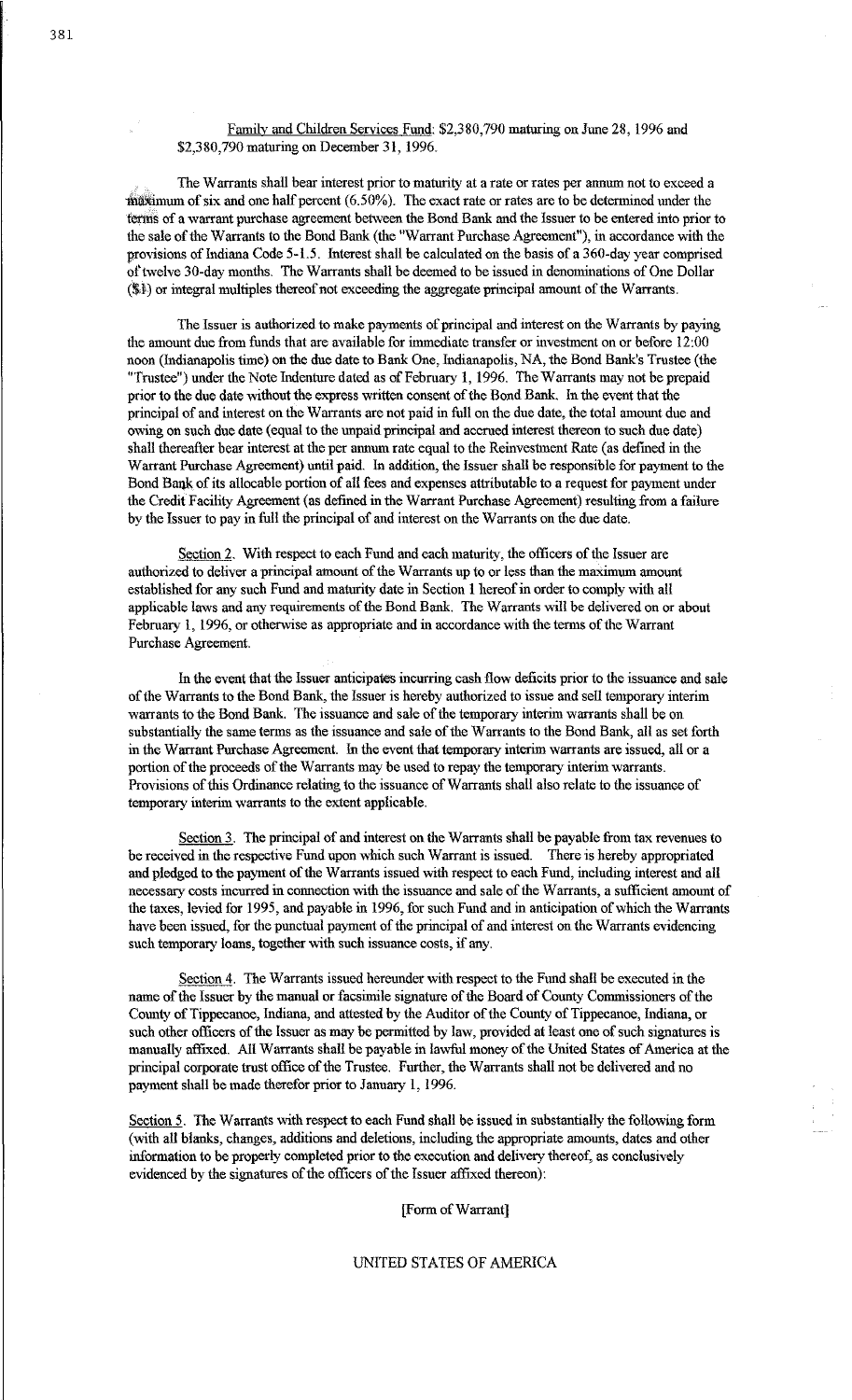Due Date: [June 28, 1996, or December 31, 1996]

## COUNTY OF TIPPECANOE, INDIANA TEMPORARY LOAN TAX ANTICIPATION WARRANT \\_ \_\_\_\_\_\_\_\_\_\_ Fund)

FOR VALUE RECEIVED, on or before [June 28, 1996, or December 31, 1996] (the "Due Date"), the County of Tippecanoe, Indiana (the "Borrower"), shall pay to the Indiana Bond Bank (the "Bond Bank") the amount of\$ pursuant to a certain Warrant Purchase Agreement between the Bond Bank and the Borrower, dated as of December 1, 1995 (the "Agreement").

In addition, the Borrower on the Due Date hereof shall pay to the Bond Bank interest at the rate of  $\%$  per annum, with such interest to be on the basis of a 360-day year comprised of twelve 30-day months. This Warrant shall be deemed to be issued in a minimum denomination of One Dollar  $(1)$  or integral multiples thereof, which in the aggregate shall not exceed the principal amount of the Warrants. Under the Note Indenture dated as of February 1, 1996, Bank One, Indianapolis. NA, is serving as the Bond Bank's Trustee (the "Trustee"). In the event that the principal of and interest on this Warrant are not paid in full to the Bond Bank at the principal corporate trust office of the Trustee in immediately available funds on or before 12:00 noon (Indianapolis time) on the Due Date, the total amount due and owing on the Due Date (the unpaid principal and accrued interest to the Due Date) shall thereafter bear interest at the per ammm rate equal to the Reinvestment Rate (as defined in the Agreement) until paid. In addition, the Borrower shall pay to the Bond Bank its allocable portion of all fees and expenses attributable to a request for payment under the Credit Facility Agreement (as defined in the Agreement) resulting from a failure by the Borrower to pay in foll the principal of and interest on this Warrant on the Due Date.

All payments of principal and interest to be made by the Borrower to the Bond Bank shall be made by paying the amount due in funds that are available for immediate transfer or investment on or before 12:00 noon (Indianapolis time) on the payment date to the Trustee in Indianapolis, Indiana. This Warrant may not be prepaid prior to the Due Date without the express written consent of the Bond Bank.

This Warrant evidences a temporary loan to provide funds to meet current expenses of the Fund and has been authorized by an ordinance passed and adopted by the County Council of the County of Tippecanoe, Indiana, in accordance with Indiana Code 36-2-6-18 and all other acts amendatory thereof or supplemental thereto.

This Warrant is issued in anticipation of the tax levy which has been made for the This Warrant is issued in anticipation of the tax levy which has been made for the<br>
Fund in the year 1995, which tax levy is now in course of collection. There has<br>
been irrevocably appropriated and pledged to the payment Warrant a sufficient amount of the revenues to be derived from the Fund tax levy.

It is forther hereby certified, recited, and declared that all acts, conditions, and things required by law precedent to the issuance and execution of this Warrant have been properly done, have happened, and have been performed in the manner required by the constitution and statutes of the State of Indiana relating thereto; that the Fund tax levy from which (together with other amounts in the Fund) this Warrant is payable is a valid and legal levy; and that the Borrower will reserve a sufficient amount of the proceeds of the Fund tax levy currently in the course of collection for the timely payment of the principal of and interest on this Warrant in accordance with its terms.

IN WITNESS WHEREOF, the County of Tippecanoe, Indiana, has caused this Warrant to be executed in its corporate name by the Board of County Commissioners of the County of Tippecanoe, Indiana, and attested by the Auditor of the County of Tippecanoe, Indiana, all as of the \_\_ day of  $\frac{1996.}{\sqrt{10}}$ 

COUNTY OF TIPPECANOE, INDIANA BY ITS BOARD OF COUNTY COMMISSIONERS By: **Commissioner**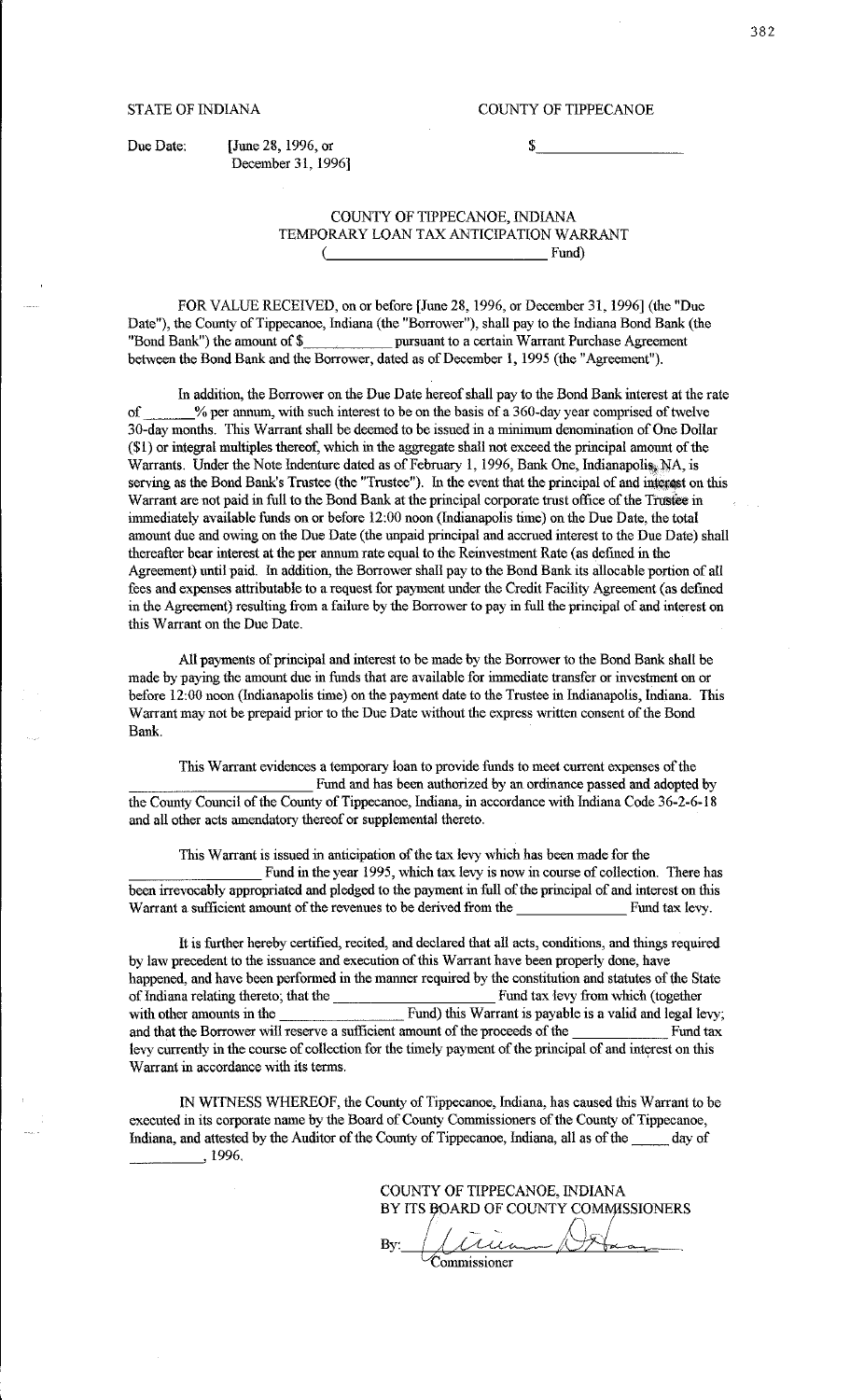By: Note 4. Spentry Commissione By: Line fine

**ATTEST** 

Auditor County of Tippecanoe, Indiana

[End of Form of Warrant]

Section 6. The fiscal officer of the Issuer (the "Fiscal Officer") is hereby authorized and directed to have the Warrants prepared, and each of the executive officers of the Issuer, or such other officers as may be permitted by law, are hereby authorized and directed to execute the Warrants in the manner and substantially the form provided in this Ordinance, as conclusively evidenced by their execution thereof.

Section 7. The Fiscal Officer, on behalf of the Issuer, is authorized to sell to the Bond Bank the Warrants. The Warrant Purchase Agreement shall set forth the definitive terms and conditions for such sale. Warrants sold to the Bond Bank shall be accompanied by all documentation required by the Bond Bank pursuant to the provisions of Indiana Code 5-1. 5 and the Warrant Purchase Agreement, including without limitation, an approving opinion of Bingham Summers Welsh & Spihnan, specially designated bond counsel for the Warrants; certification and guarantee of signatures; and certification as to no litigation pending as of the date of delivery of the Warrants to the Bond Bank challenging the validity or issuance of the Warrants. The entry by the Issuer into the Warrant Purchase Agreement and the execution of the Warrant Purchase Agreement, on behalf of the Issuer by any of the executive officers of the Issuer, or such other officers as may be permitted by law, in accordance with this Ordinance, are hereby authorized and approved.

Section 8. The proper officers of the Issuer are hereby authorized to deliver the Warrants to the Bond Bank, upon receipt from the Bond Bank of the payment or otherwise as appropriate and in accordance with the terms of the Warrant Purchase Agreement.

Section 9. Each of the executive officers of the Issuer (including, without limitation, the Fiscal Officer), or such other officers as may be permitted by law are hereby authorized and directed to make such filings and requests, deliver such certifications, execute and deliver such documents and instruments, and otherwise take such actions as are necessary or appropriate to carry out the terms and conditions of this Ordinance and the actions authorized hereby and thereby.

Section 10. The Issuer hereby covenants that the Issuer and its officers shall not take any action or fail to take any action with respect to the proceeds of any of the Warrants or any investment earnings thereon which would result in constituting any of the Warrants as "arbitrage bonds" under the Internal Revenue Code of 1986, as amended, and any and all final or proposed regulations or rulings applicable thereto, or which would otherwise cause the interest on any of the Warrants to cease to be excludable from gross income for purposes of federal income taxation; and the Fiscal Officer and all other appropriate officers are hereby authorized and directed to take any and all actions and to make and deliver any and all reports, filings, and certifications as may be necessary or appropriate to evidence, establish, or ensure such continuing exclusion of the interest on the Warrants.

Section 11. This Ordinance shall be in full force and effect from and after the time it has been adopted by the Fiscal Body.

Section 12. All resolutions and ordinances in conflict herewith are, to extent of such conflict, hereby repealed.

**ADOPTED AND APPROVED** BY the County Council of the County of Tippecanoe, Indiana, this 18th day of December, 1995.

> Presiding Officer County Council

ATTEST: